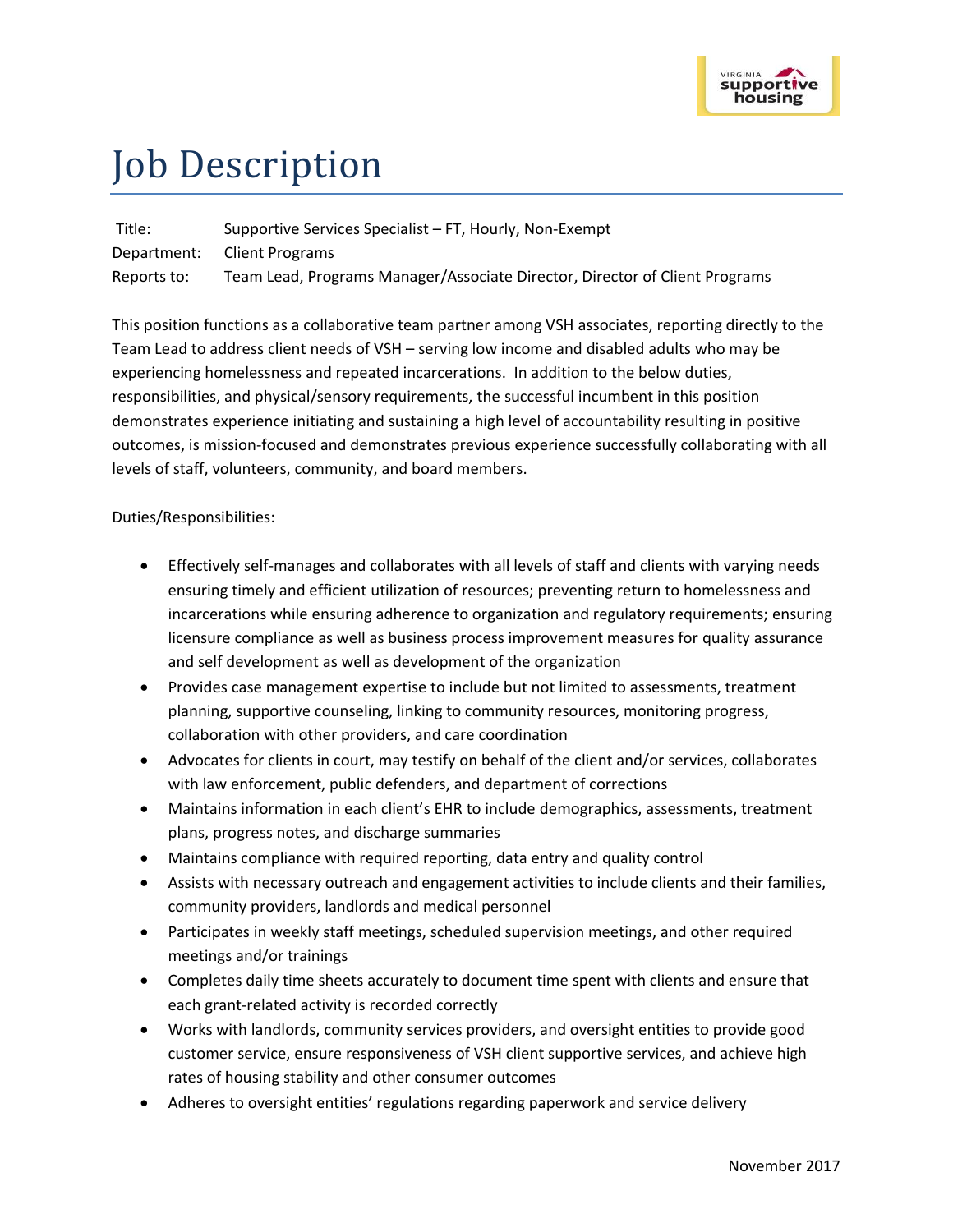

- Identifies individual client services needs through ongoing outreach, engagement, screening and assessment activities
- Maintains sufficient contact with clients served to ensure engagement with client services; identifies emerging needs and promotes goal attainment
- Assists clients with securing and maintaining entitlements and benefits through DSS and other income and disability support resources
- Serves a key role in supporting clients, fundraising and overseeing and/or collaborating with volunteer initiatives as well as other cross-departmental needs in order to achieve overall success of the organization; identifies improvement opportunities and solutions impacting organization success.
- Serves as key team representative, attending and participating in meetings building relationships for improved client services, fund raising, and supporting volunteerism
- Serves on team which may encompass interviewing candidates and collaborating with others in determining best fit meeting VSH best practices as well as supporting ongoing team initiatives that focus on associate retention
- Maintains, prepares and provides efficient reporting; may present and explain data and expertise to any level of staff, board, or community
- Collaborates with other departments and outside partners effectively ensuring team- oriented client-centered focus as well as creating a safe and secure environment for clients, staff, and visitors; provides on-call coverage as necessary; advises supervisor and others as needed, ensuring adherence to best practices

Knowledge, Skills and Abilities:

- Bachelor's degree in human services and one year of experience in the field of direct services with adults with low-income, physical disabilities, behavioral health and developmental disorders, and/or history of homelessness and incarcerations; establishing supportive trusting relationships with such clients, peers, and key partners, respecting rights and personal preferences OR Bachelor's degree in an area other than human services and five or more years of case management experience in the field as referenced above
- Knowledge of homeless and offender population and appropriate community resources, especially entitlement and housing resources
- SOAR certification and experience strongly preferred
- Knowledge of mental illness, substance abuse disorders, community resources, medication management, and recovery concepts
- Certification in CPR and First Aid
- Requires high level of organization skills, including attention to detail, planning, prioritizing, multi-tasking and meeting deadlines in a fast paced environment
- Requires excellent communications skills including verbal, written, presentation and listening
- Must exhibit high level of accountability and good decision making skills including the ability to analyze information, evaluate results and recommend/implement the best solutions to solve